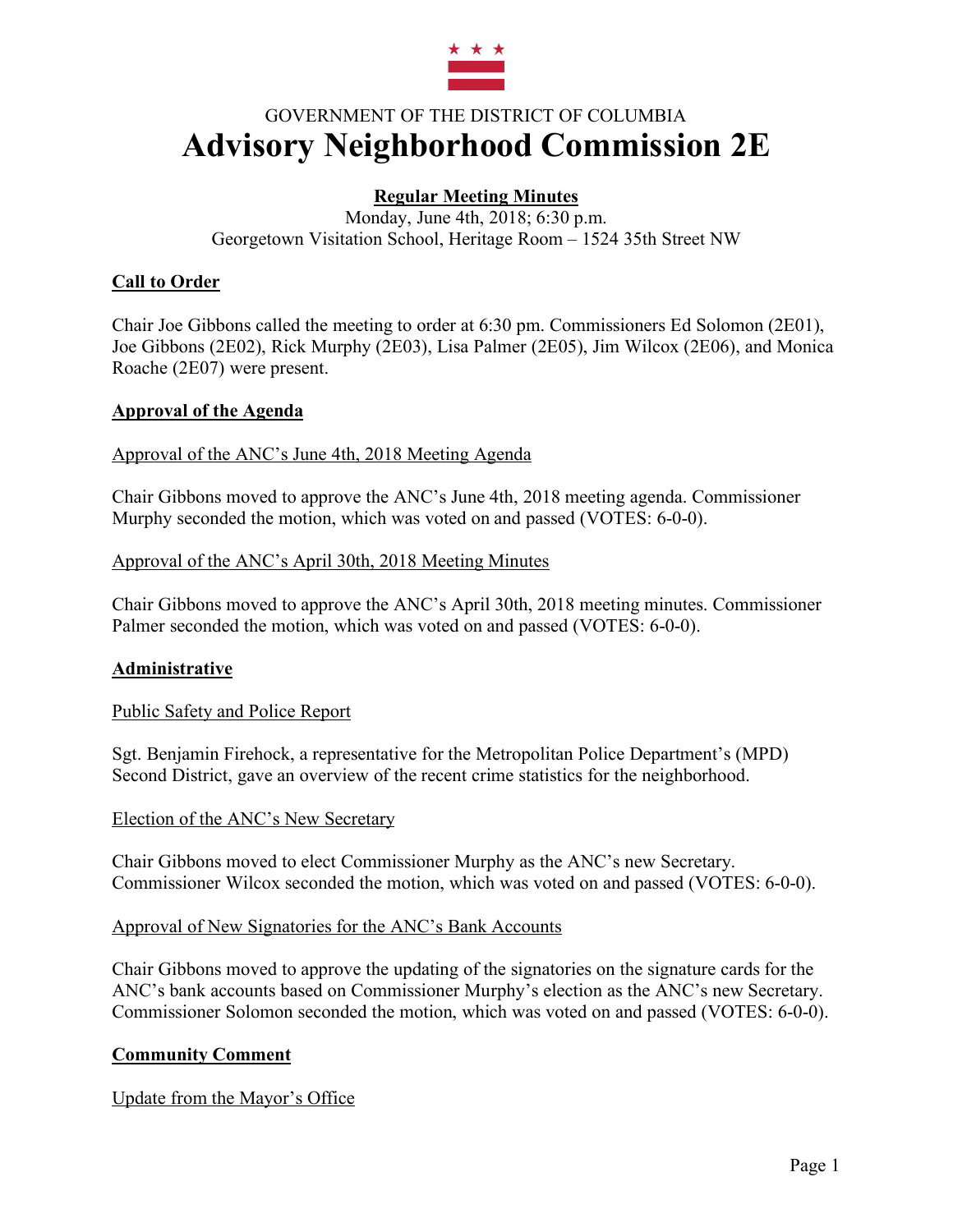Richard Livingstone, a Ward 2 representative for the Mayor's Office of Community Relations and Services (MOCRS), said that the 2018 Capital Pride Parade will take place on Saturday, June 9th at 4:30 pm. He encouraged local residents to attend the parade or to walk with Mayor Bowser in the parade. He also said that the Mayor's Office of LGBTQ Affairs will be hosting "District of Pride," a showcase of DC's LGBTQ performance artists, on Friday, June 15th at 7:00 pm at the Lincoln Theatre, 1215 U Street NW.

Mr. Livingstone said that June is Immigrant Heritage Month. He said that the Mayor's Offices on African Affairs (MOAA), Latino Affairs (MOLA), and Asian and Pacific Islander Affairs (MOAPIA) will be hosting a kickoff celebration for the heritage month on Tuesday, June 5th from 3:00 to 6:00 pm at the Franklin D. Reeves Center of Municipal Affairs, 2000 14th Street NW.

Mr. Livingstone said that the Department of Housing and Community Development (DHCD) has designated June as "June Housing Bloom" month. He gave overview of the various programs that the department will be hosting over the course of the month. He also gave an overview of the department's new initiatives to create more affordable housing across the city.

Mr. Livingstone said that he can be reached via email at  $\frac{\text{richard.} \text{livings}(\omega) \cdot \text{cov}}{\text{dev}}$  or via his cell phone at (202) 805-7122 if local residents have any neighborhood concerns.

#### Update from Councilmember Jack Evans' Office

Ruth Werner, a representative for Councilmember Jack Evans' Office, said that the city will hold a primary election on Tuesday, June 19th. She said that early voting started today and is available at One Judiciary Square, 441 4th Street NW, until Friday, June 15th. She said that additional early voting sites will open up across the city starting on Friday, June 8th. She said that local residents can vote at any early voting site.

#### Update from the Department of Public Works

Inspector Sonya Street, Ward 2's Lead Solid Waste Inspector for the Department of Public Works (DPW), said that the agency will begin replacing residents' trash cans that have rat holes in them. She said that local residents can call the city's 3-1-1 system to report trash cans with rat holes in them.

Inspector Street said that DPW currently has an active food waste drop off program. She said that local residents can drop off their food waste at the Glover Park-Burleith Farmers Market on Saturdays and the Dupont Circle Farmers Market on Sundays.

Update from the Citizens Association of Georgetown

*There was no update regarding this matter.*

Update from the Burleith Citizens Association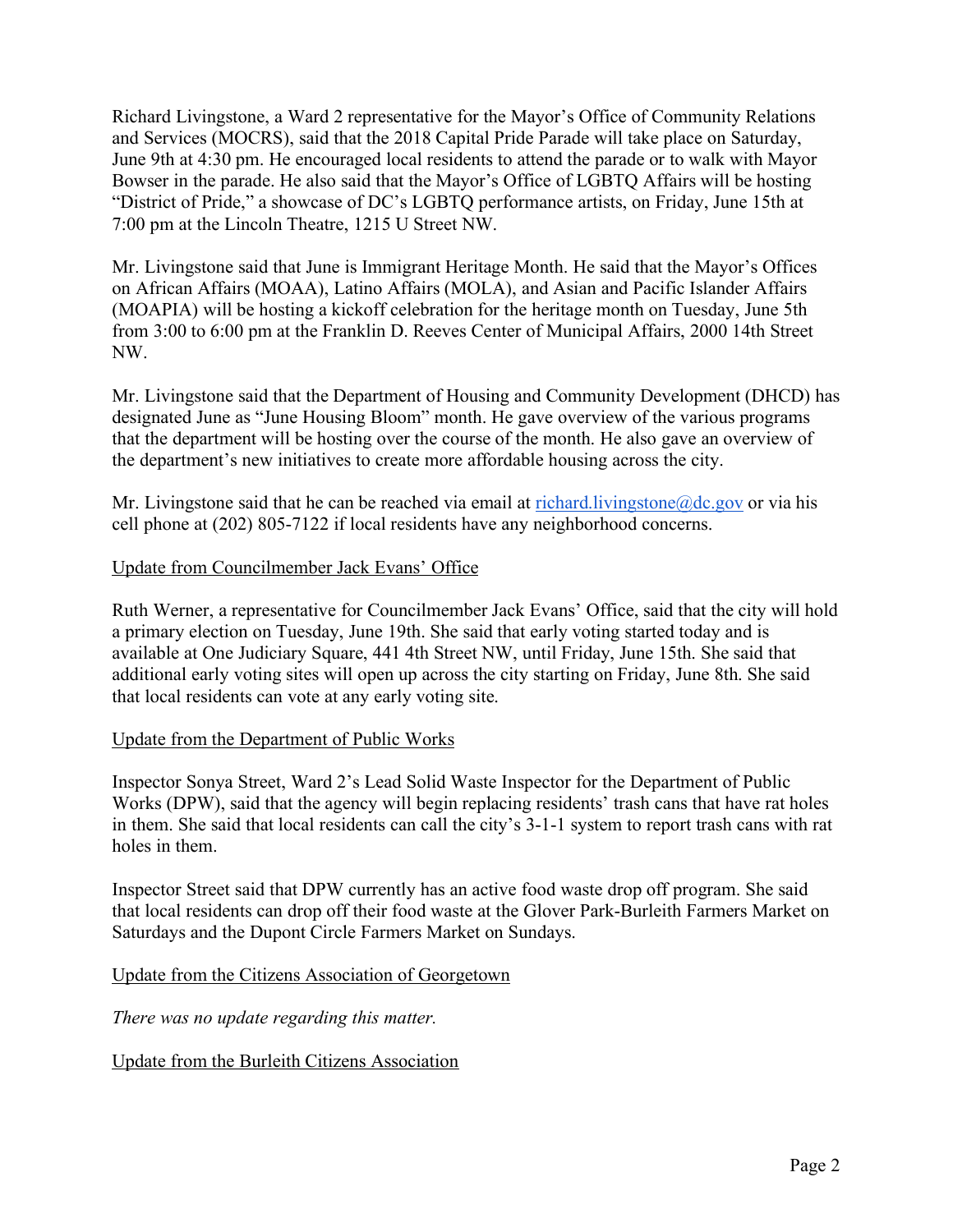Nan Bell, the Vice President of the Burleith Citizens Association (BCA), said that the organization will be hosting its annual BBQ picnic on Saturday, June 16th from 3:30 to 7:30 pm at the Whitehaven Green Lot at the intersection of 37th Street and Whitehaven Parkway NW. She said that the event will include a band, face painting, and lots of activities for the kids.

Ms. Bell said that BCA is currently carrying out an online survey to assess what Burleith residents think about a proposal to apply for historic designation for the neighborhood.

#### Update from the Georgetown BID

Jamie Scott, the Director of Planning and Economic Development for the Georgetown BID, gave an overview of the BID's upcoming summer programs. He said that the BID will host its Sunset Fitness in the Park program series on Wednesdays from June 6th to August 29th at 6:00 pm at the Georgetown Waterfront Park. He said that the BID will host an "Independents Day" event to showcase Georgetown's independent businesses on Saturday, June 30th from 10:00 am to 5:00 pm. He said that the BID will host its Georgetown Sunset Cinema outdoor movie series on Tuesdays from July 10th to August 7th at 8:30 pm at the Georgetown Waterfront Park. He also said that the BID will host a "Georgetown Twilight Shop" event with shopping and restaurant deals on Thursday, August 23rd from 5:00 to 9:00 pm.

Mr. Scott said that the District Department of Transportation (DDOT) is currently in the process of installing a two-way cycletrack on K Street and Water Street NW within ANC 2E.

#### Update from the Georgetown Business Association

Hope Solomon, the President of the Georgetown Business Association (BCA), said that the organization's next meeting will take place on Wednesday, June 13th from 4:00 to 6:00 pm at Tony & Joe's Seafood Place, 3000 K Street NW. She said that the meeting will include a discussion regarding Initiative Measure Number 77, which is on the ballot for DC's primary election on Tuesday, June 19th.

#### Update from Georgetown Main Street

Jessie Himmelrich, the Executive Director of Georgetown Main Street, said that the organization recently awarded \$33,000 in grants to small businesses in the neighborhood for facade improvements. She also said that the organization will be holding "I Do: A Georgetown Wedding Event," which will showcase Georgetown's wedding-related businesses, on Saturday, June 23rd from 11:00 am to 5:00 pm. She said that check in for the event will take place at the Georgetown Theater building at 1351 Wisconsin Avenue NW.

#### Update from MedStar Georgetown University Hospital

Michael Sachtleben, the President of MedStar Georgetown University Hospital, thanked the ANC for its ongoing support as the hospital progresses with its current construction project.

Commissioner Murphy thanked the team at MedStar Georgetown University Hospital for the treatment they provided to him when he was recently bitten by a racoon in the neighborhood.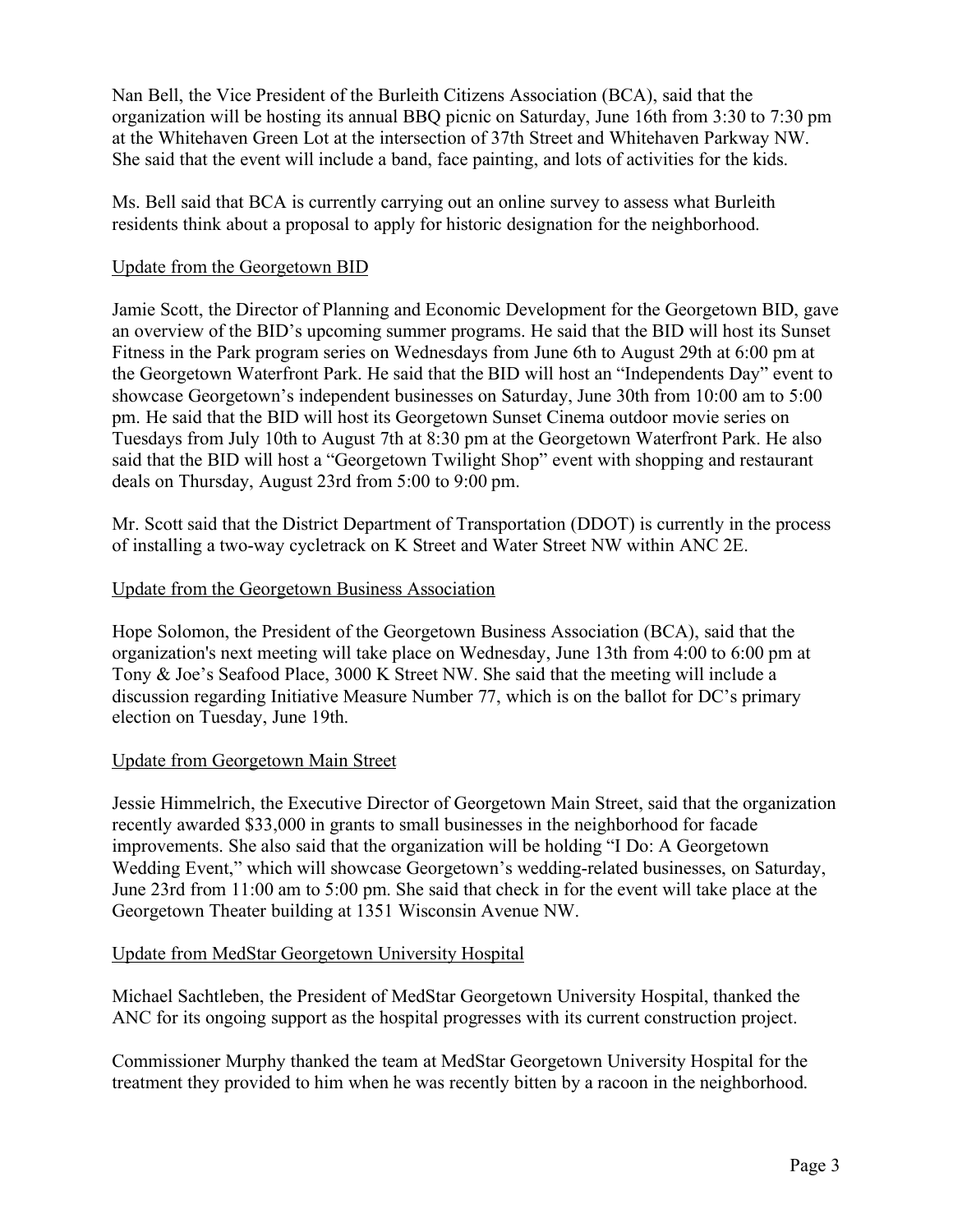#### Presentation by DC Water Regarding the Agency's Green Infrastructure (GI) Program

Seth Charde, the Program Manager for Green Infrastructure Construction at DC Water, and Alex Pedro, a Project Manager for Fort Myer Construction, gave a visual presentation regarding DC Water's Potomac River Project A, which is part of the agency's Clean Rivers Project. Mr. Charde said that the project is a green infrastructure project, which involves installing infrastructure in the neighborhood to sustainably manage stormwater and prevent the stormwater from going into the city's sewers. He said that DC Water has an online map where local residents can see where the different green infrastructure facilities will be installed in the neighborhood.

Mr. Charde gave an overview of how DC's combined sewer system currently overflows into the city's rivers when a large amount of rainwater enters the system. He gave an overview of DC Water's work to construct the Anacostia River Tunnel and the Potomac River Tunnel, which will provide storage basins for sewage overflows until the sewage can be successfully processed by DC Water's Blue Plains Advanced Wastewater Treatment Plant.

Mr. Charde said that the different green infrastructure facilities proposed for Potomac River Project A include permeable pavement in alleyways, permeable pavement in parking lanes, and bioretention on planter strips. He said that Potomac River Project A will take place in the Glover Park and Burleith neighborhoods.

Mr. Charde said that construction activities for Potomac River Project A will begin in June and run through spring of 2019. He said that construction work will take place block by block in order to minimize disruptions to residents. He added that DC Water will be monitoring the green infrastructure facilities after construction is completed in order to make sure that the facilities are functioning as they are supposed to.

Mr. Pedro gave an overview of the project team's efforts to make sure that adjacent residents know about the upcoming construction on their blocks. He said that the construction work hours will be from 7:00 am to 7:00 pm on Monday through Friday. He added that it is possible that work will take place on certain Saturdays if there is inclement weather during the respective week.

Mr. Charde said that DC Water is committed to maintaining all of the green infrastructure facilities that are installed in the neighborhood. He said that regular, ongoing maintenance will take place for all of the facilities. He added that each facility will be assigned a location ID in order to make it easier for local residents to report needed maintenance to DC Water.

Mr. Charde provided a quick update regarding the status of the planning process for the Potomac River Tunnel.

Discussion Regarding a Proposal to Regulate the Riding of Bikes and Scooters on Sidewalks in Ward 2 Outside of the Central Business District

Chair Gibbons moved to adopt a proposed resolution regarding the matter. Commissioner Murphy seconded the motion, which was voted on and passed (VOTES: 6-0-0). The resolution reads as follows: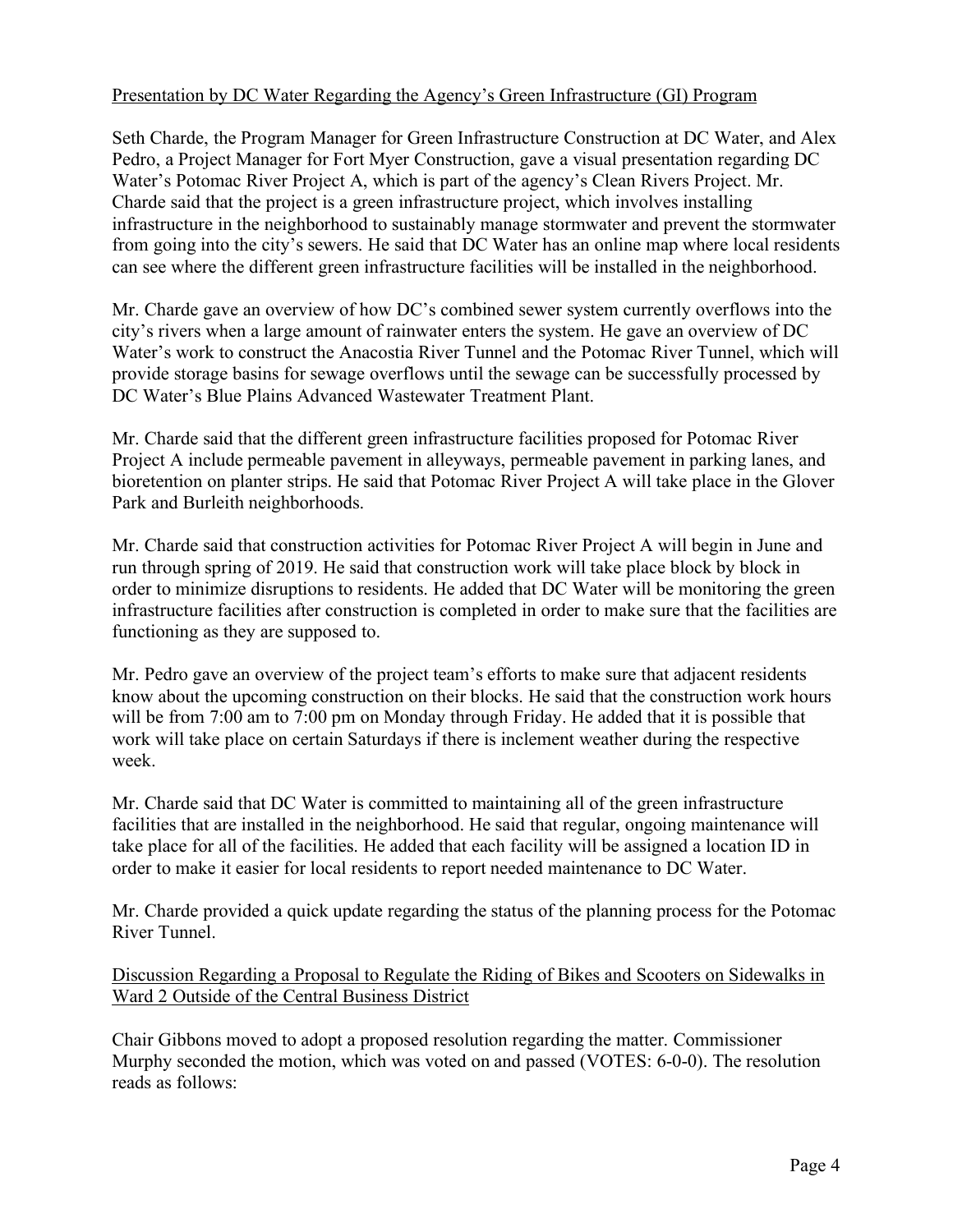ANC 2E supports the banning of the riding of motorized vehicles, including electric scooters, electric bikes, and electric-assist bikes, on public walkways in ANC 2E.

#### **New Business**

Consideration of a Resolution Regarding DC's Small Cell Technology Project with Respect to the Master License Agreement for the Use of the Public Right of Way

Chair Gibbons moved to adopt a proposed resolution regarding the matter. Commissioner Murphy seconded the motion, which was voted on and passed (VOTES: 6-0-0). The resolution reads as follows:

WHEREAS, ANC 2E supports the DC Government as a strong advocate for broadband infrastructure deployment,

WHEREAS, ANC 2E supports the DC Government's goals of ensuring that residents, businesses, and public safety operations in the District have reliable access to wireless telecommunications network technology and state-of-the-art mobile broadband communication services,

WHEREAS, ANC 2E agrees that coverage and connectivity are drivers of the economic growth of the District, the innovation of businesses, and the education of District residents,

WHEREAS, ANC 2E supports the DC Government's development of efficient and streamlined processes for wireless providers to install wireless communications facilities (small cells) on poles throughout the District,

WHEREAS, ANC 2E agrees that these small cells will improve the quality of wireless service throughout the District with faster data coverage and capacity,

WHEREAS, ANC 2E supports the requirements for providers to file applications through the District Department of Transportation's Transportation Online Permitting System (TOPS) for permits that will consider the aesthetic and safety impacts of small cells, as well as the District's technical specifications for such devices,

WHEREAS, ANC 2E understands the complexity of installing small cells in the District,

WHEREAS, ANC 2E supports the DC Government's use of the "Master License Agreement for Use of District of Columbia Public Right of Way" (MLA). The MLA outlines requirements related to construction and maintenance activities; design, technical, and siting standards for small cells; and costs associated with such facilities,

WHEREAS, ANC 2E supports the following specific language in the MLA that covers the unique characteristics of the Georgetown, Burleith, and Hillandale communities:

3. PERMIT AND OTHER REQUIRED AUTHORIZATIONS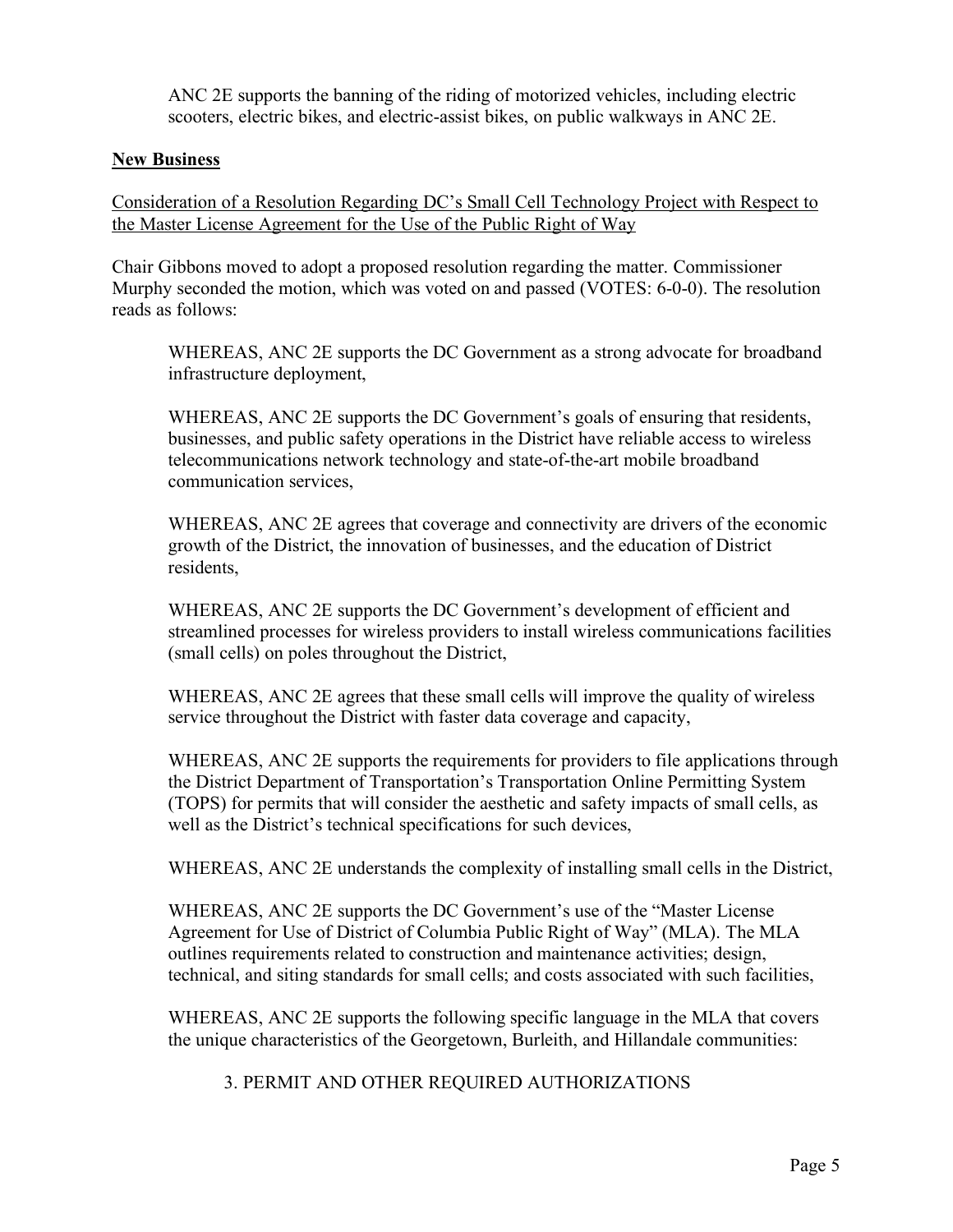3.12. Environmental, Landmarks, and Historic District Approvals: Licensee is required to obtain all required federal approvals from appropriate federal agencies pertaining to siting of Wireless Communications Facilities in or near designated historic districts or environmentally sensitive areas.

WHEREAS, ANC 2E has deep concerns that the above language is not being properly implemented, specifically that:

- 1. The DC Government has already selected the Cisco Aironet 1570 Outdoor Access Point Hardware without an Old Georgetown Board (OGB) and U.S. Commission of Fine Arts (CFA) concept design submission or possible Historic Preservation Review Board (HPRB) review.
- 2. The DC Government has already selected the following poles in ANC 2E for the installation of small cells:
	- Great Streets/Main Streets 20476 DDOT\_STREETLIGHTS 1729 WISCONSIN AVE NW RAP, GS 38.91456803 -77.06703555
	- Great Streets/Main Streets 20483 DDOT\_STREETLIGHTS 1819 WISCONSIN AVE NW MAP, GS 38.9151491 -77.06754165
	- Great Streets/Main Streets 20482 DDOT\_STREETLIGHTS WISCONSIN AVE & 34TH ST NW RAP, GS 38.91563741 -77.06781984
	- Great Streets/Main Streets 3G117 DDOT\_STREETLIGHTS WISCONSIN AVE & WHITEHAVEN ST NWRAP, GS 38.91692553 -77.06883584
	- Great Streets/Main Streets 20339 DDOT\_LED\_STREETLIGHTS M ST & WISCONSIN AVE NW RAP, GS 38.90508271 -77.06297969
	- Great Streets/Main Streets 20419 DDOT\_LED\_STREETLIGHTS 1057 WISCONSIN AVE NW MAP, GS 38.90410219 -77.06268841
	- Great Streets/Main Streets 20542 DDOT\_LED\_STREETLIGHTS 1000 WISCONSIN AVE NW RAP, GS 38.90278534 -77.0628478
	- Great Streets/Main Streets 28933 DDOT\_LED\_STREETLIGHTS WHITEHURST FWY & 33RD ST NW MAP, GS 38.90247969 -77.0621405
	- Great Streets/Main Streets 28923 DDOT\_LED\_STREETLIGHTS WHITEHURST FWY & 33RD ST NW MAP, GS 38.90331358 -77.06587973
	- Great Streets/Main Streets 28926 DDOT\_LED\_STREETLIGHTS WHITEHURST FWY & 33RD ST NW RAP, GS 38.90292637 -77.06483153
	- Great Streets/Main Streets 20427 DDOT\_LED\_STREETLIGHTS 1219 WISCONSIN AVE NW MAP, GS 38.90567726 -77.06271095
	- Great Streets/Main Streets 20524 DDOT\_LED\_STREETLIGHTS 1242 WISCONSIN AVE NW RAP, GS 38.90633613 -77.06294503
	- Great Streets/Main Streets 20351 DDOT\_LED\_STREETLIGHTS 3271 M ST NW MAP, GS 38.90504453 -77.06495146
	- Great Streets/Main Streets 20251 DDOT\_LED\_STREETLIGHTS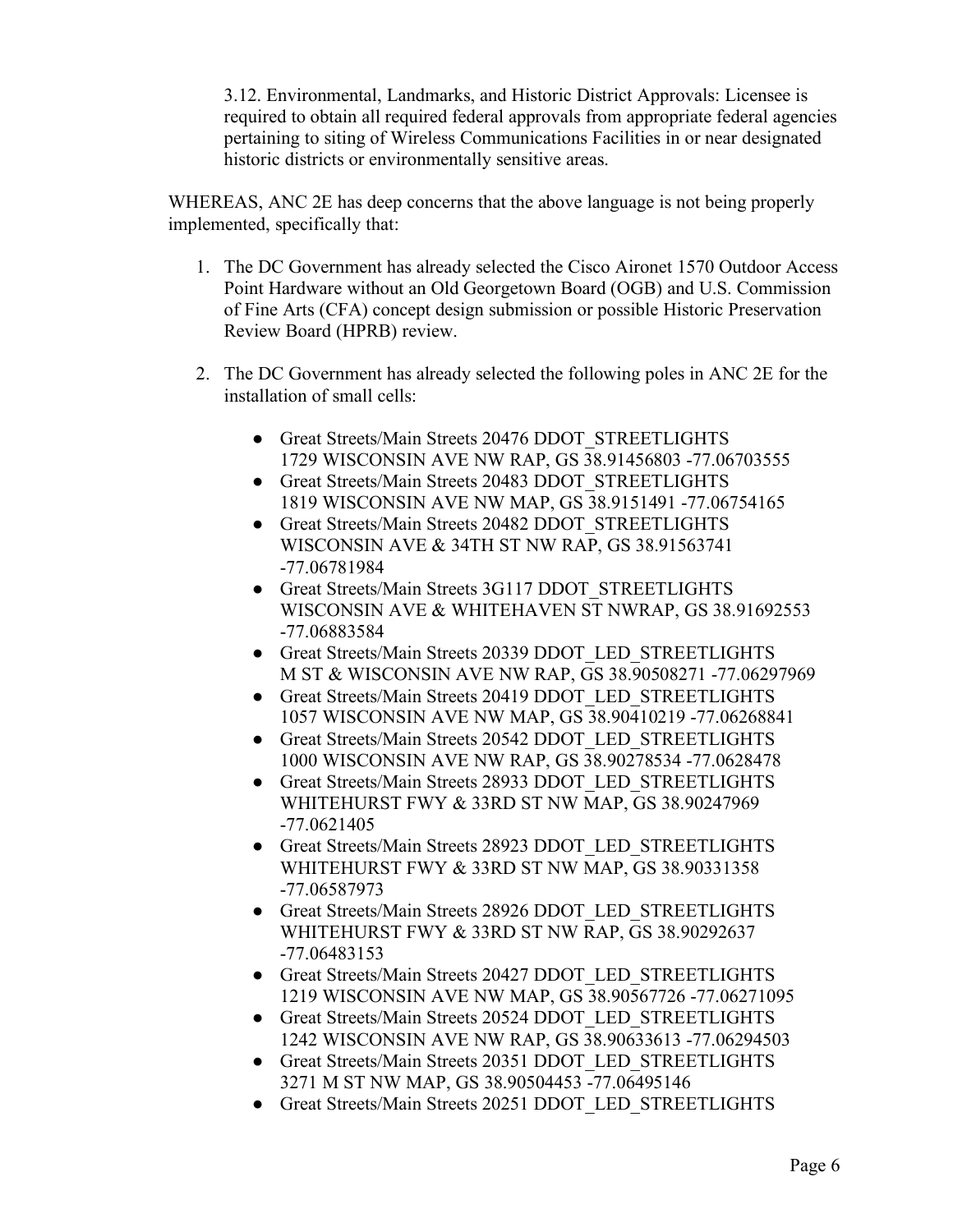#### ANC 2E reminds the DC Government of the following section of the MLA:

5.4.4. ANC and Councilmember Notice.

Prior to submitting a Permit application for the location and installation of the first Wireless Communications Facility in any neighborhood of the District, Licensee shall provide notice to the affected Advisory Neighborhood Commission and relevant ward councilmember of its plans to locate and install such Facilities in the neighborhood. As part of any Permit application for the Licensee's first Wireless Communications Facility in a given neighborhood, Licensee shall certify that the above notice was provided. Failure to make such a certification shall cause the application to be deemed incomplete and it will not be reviewed or processed.

3. The following MLA language concerning the alterations policy for existing individual small cells seemingly runs contrary to the appropriate OGB, CFA, and HPRB review policies that all ANC 2E residents and businesses must follow:

4.8. Modifications to Facilities.

4.8.1. Any modification of a Wireless Communications Facility shall require submission to the Department of a detailed description of the modification, which shall include modified plans, photographs, and other information sufficient to enable the Department to evaluate the modification's impact on the Public Right of Way, and the proposed timeframe for completion of the work.

4.8.2. De minimis modifications to existing Wireless Communications Facility installations will not require a new Right of Way Public Space or Occupancy Permit or other prior approval of the Department. For the purposes of this section, "de minimis modification" means replacement of existing equipment with like kind, number, size, and weight.

4.8.3. All non-de minimis modifications as described in subsection 4.8.2, shall require a new Permit.

4.8.3.1. All Permit applications for proposed modifications that do not constitute a substantial modification shall be completed within sixty (60) days of the District's receipt of a completed Permit application. A modification will be deemed to be a "substantial modification" in accordance with the applicable FCC definition in effect at the time of the modification Permit application.

WHEREAS, ANC 2E has concerns about who would determine what is considered a "de minimis modification" or a substantial modification, as well as what their authority would be to make such a determination,

WHEREAS, ANC 2E would like to ensure that the Georgetown, Burleith, and Hillandale communities' brick walkways and tree boxes are not unduly disturbed by the excavation or construction of pedestals and vaults as part of the deployment of the small cells,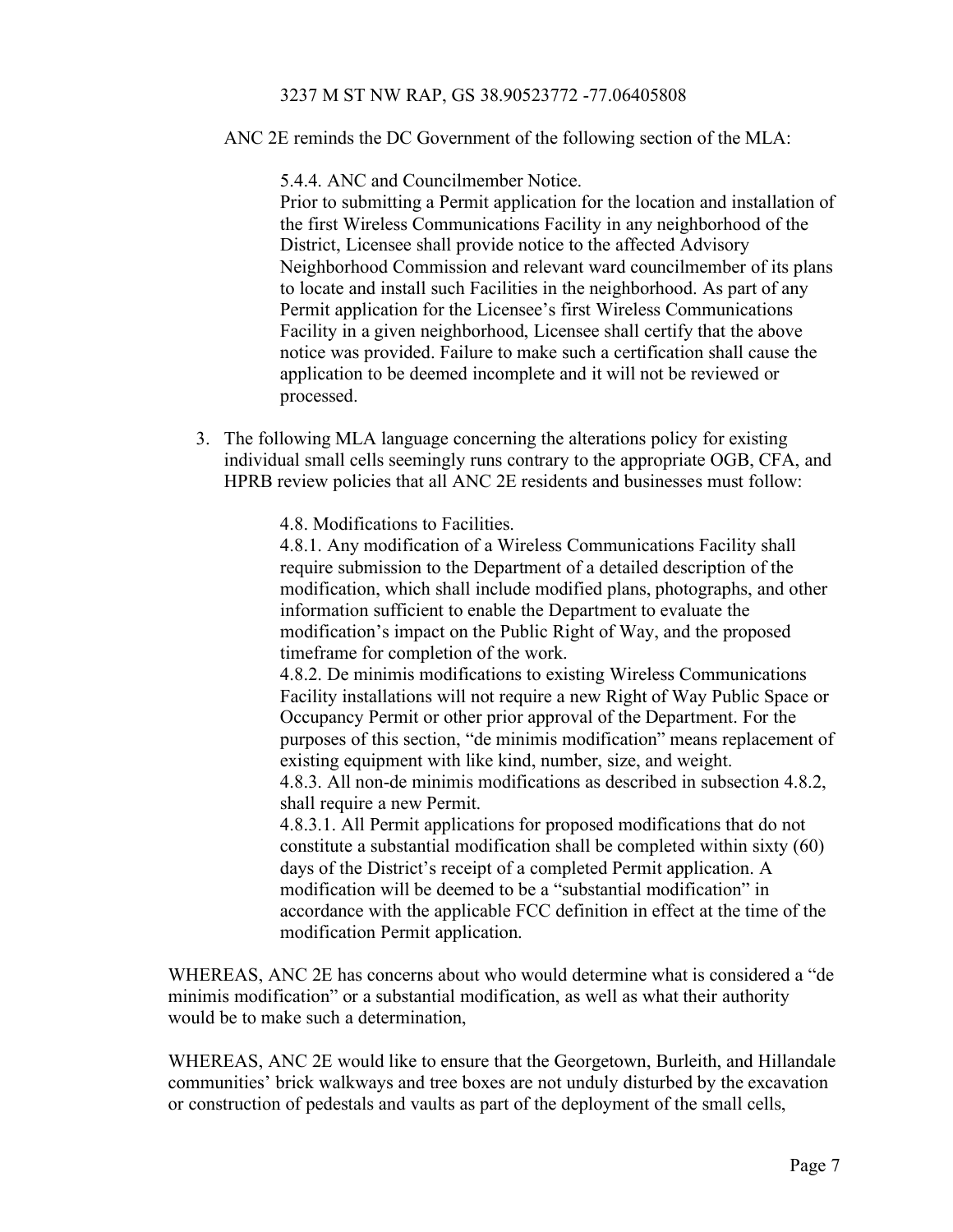WHEREAS, ANC 2E is concerned about the following language contained in the section of the MLA that covers the deployment of the small cells:

5.3 Pedestals and Vaults. A Permit for a Wireless Communications Facility that involves a Pedestal or Vault may be issued if the Department finds the following:

- 1. The Pedestal or Vault will not disrupt traffic or pedestrian circulation;
- 2. Space exists in the Public Right of Way to accommodate the Pedestal or Vault;
- 3. The Pedestal or Vault will not create a safety hazard;
- 4. The location of the Pedestal or Vault is designed to reasonably minimize impacts on adjacent property;
- 5. In any historical area, that the Pedestal or Vault does not detrimentally affect the historic nature of the area, to the satisfaction of the Department;
- 6. That Licensee has taken reasonable steps to identify options that would accommodate concerns of adjacent property owners and effective use and management of the Public Right of Way;
- 7. The Pedestal or Vault will not adversely impact the health, safety or welfare of the community; and
- 8. In the case of underground vaults, the Licensee has submitted, to the satisfaction of the Department, proposed construction specifications and plans for the proposed underground vault.

5.3.1 Excavation. Any contemplated surface or subsurface work shall comply with the requirements of Title 24, Chapter 34 of the D.C. Municipal Regulations and the District Department of Transportation Standard Specifications for Highways and Structures.

WHEREAS, ANC 2E believes that Section 5.3 contains language that is too broad and vague, and, as a consequence, will allow for construction that will harm the historic viewsheds of the Georgetown, Burleith, and Hillandale communities,

WHEREAS, ANC 2E is especially concerned with the language of item 5 of Section 5.3, which states:

"In any historical area, that the Pedestal or Vault does not detrimentally affect the historic nature of the area, to the satisfaction of the Department,"

WHEREAS, ANC 2E believes that, as part of the above language, the concept of "satisfaction" should be decided by OGB, CFA, and HPRB,

WHEREAS, ANC 2E believes that the following language included in the MLA is in the best interests of the Georgetown, Burleith, and Hillandale communities:

# 5. DEPLOYMENT AND DESIGN STANDARDS.

5.1. General Design Standards. In addition to Applicable Standards, Permit conditions, and other terms and conditions of this Agreement, Licensee's Wireless Communications Facilities shall comply with the following general design standards: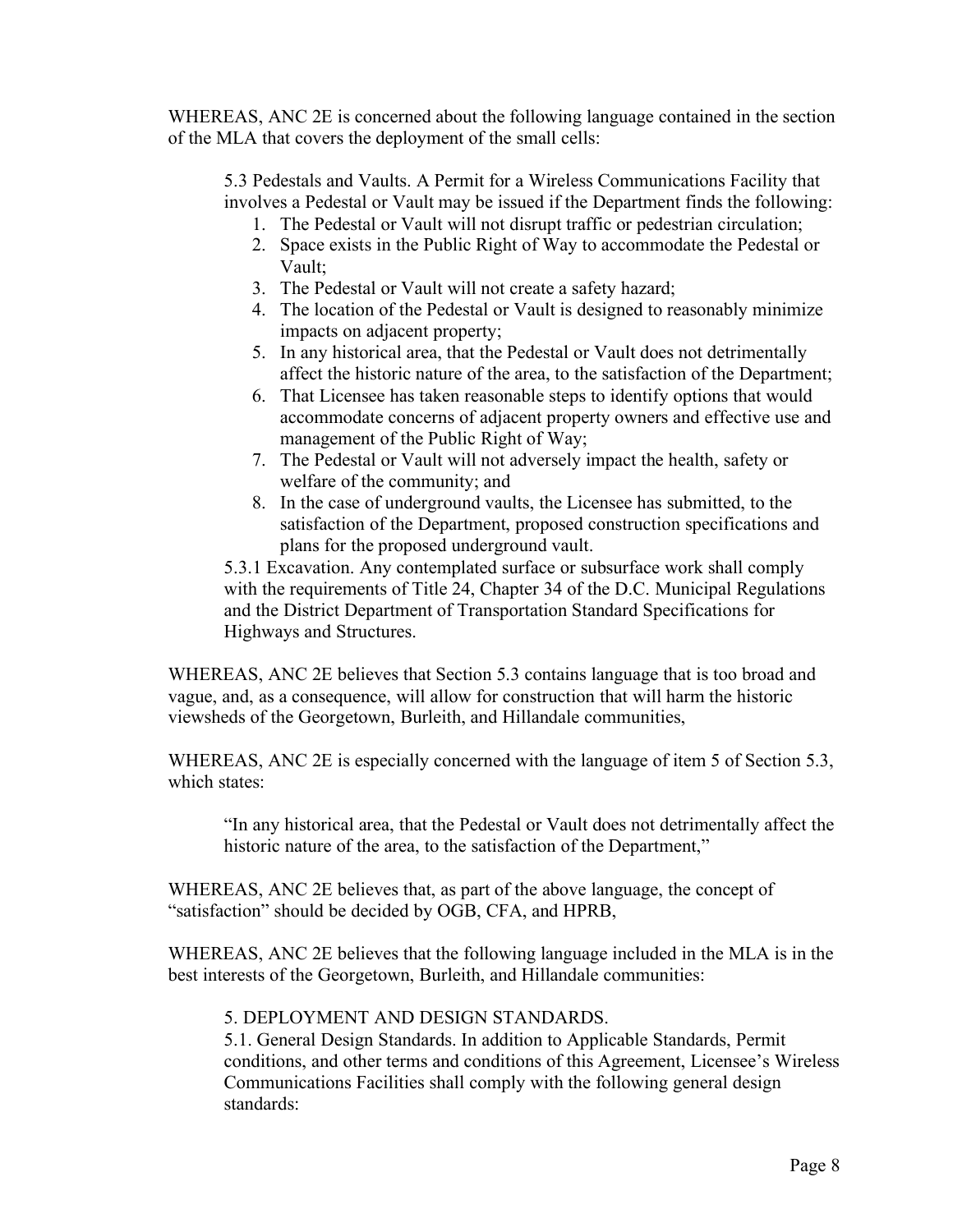- 1. The installation shall be unobtrusive, harmonious with its surroundings, and streamlined in appearance. The Department may require camouflage or concealment efforts.
- 2. The height of any Wireless Communications Facility, including an underlying structure or Pole, (1) shall be comparable to nearby structures of similar type, and (2) shall not be more than fifty (50) feet above normal grade, including all antennas or other attachments; unless in the Department's discretion a greater height is accepted, depending on the type and structure of the existing facility and the proposed location.
- 3. The Wireless Communications Facility shall not block or interfere with light emanating from a streetlight.
- 4. All riser cabling and wiring must be contained in conduit, affixed directly to the face of the structure, or enclosed within the hollow interior of the Pole. No exposed slack or extra cable will be allowed.
- 5. No signage or advertising will be permitted on Licensee equipment, except as required by law or as specifically permitted or authorized by the Department.
- 6. Wireless Communications Facilities within a designated historic district shall comply with any special requirements applicable to such areas, and may be subject to additional agency or departmental review.

WHEREAS, ANC 2E recommends that item 6 of Section 5.1 of the MLA should include the controlling language for the creation of the Georgetown Historic District, which in 1950 became the first historic district in Washington and the sixth in the United States. Georgetown is listed in the DC Inventory of Historic Sites and the National Register of Historic Places. The neighborhood is also a designated National Historic Landmark, the highest level of recognition conferred by the U.S. Government on privately-owned properties of significant historic value.

THEREFORE, BE IT RESOLVED that ANC 2E requests that the DC Government considers every design, installation, and internal decision inherent in the small cells MLA to be a separate notice opportunity to the ANC.

BE IT FURTHER RESOLVED that ANC 2E requests that the District Department of Transportation does not consider the posting of the providers' applications filed through the Transportation Online Permitting System to serve as notice to the ANC.

BE IT FURTHER RESOLVED that ANC 2E requests that the District Department of Transportation strictly enforces Section 5.4.4 of the MLA with regards to ANC and Councilmember notice.

BE IT FURTHER RESOLVED that ANC 2E requests that the DC Government considers every aspect of the small cells MLA to be subject to the jurisdiction of the Old Georgetown Act of 1950, which gives the U.S. Commission of Fine Arts the responsibility to review exterior construction in Georgetown. This review authority is also shared with the Historic Preservation Review Board, which reviews the remaining exterior work that is not visible from public space.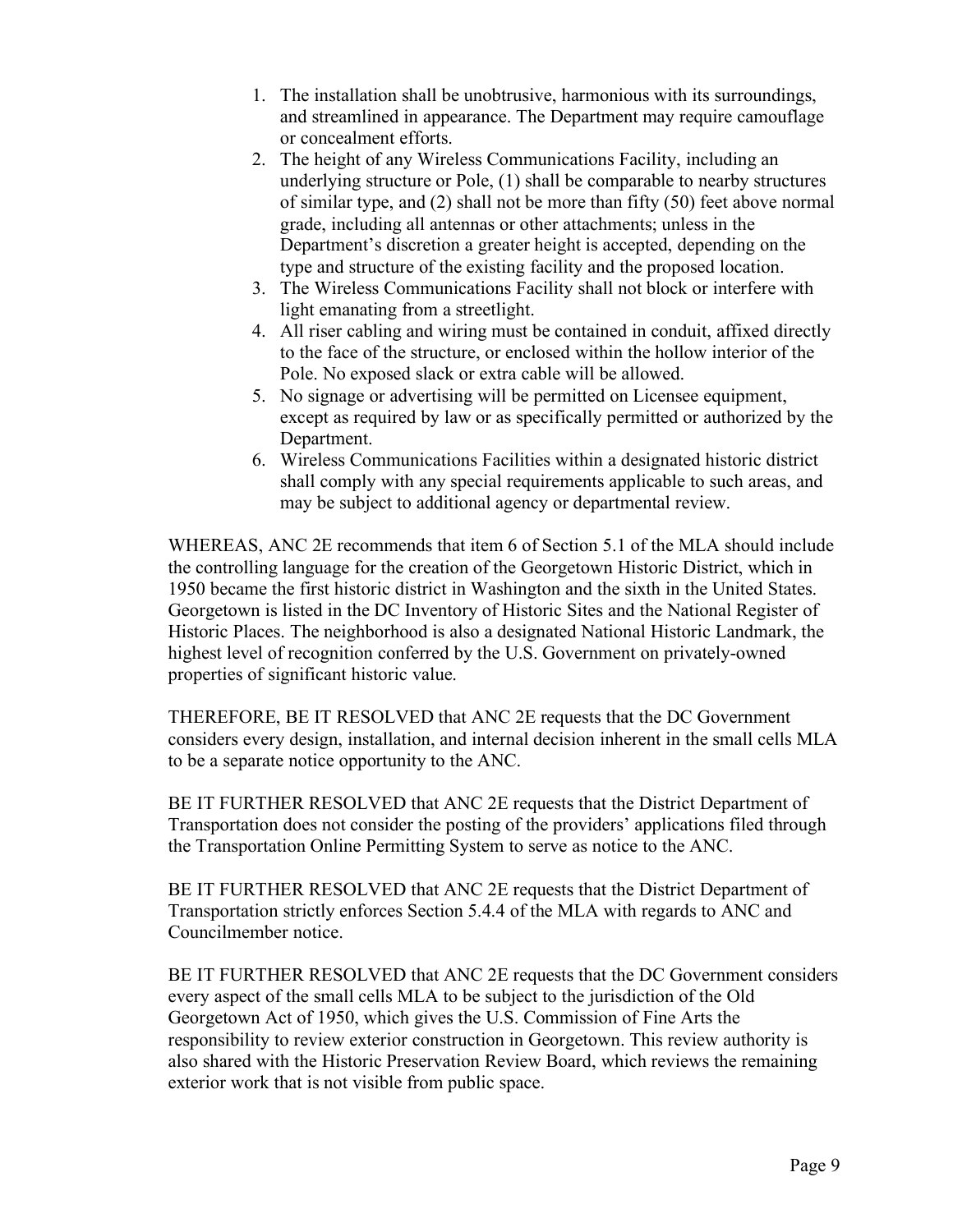## Consideration of a Resolution Regarding Construction Truck Traffic on P Street and Q Street NW

Commissioner Roache moved to adopt a proposed resolution regarding the matter. Chair Gibbons seconded the motion, which was voted on and passed (VOTES: 6-0-0). The resolution reads as follows:

ANC 2E requests that the District Department of Transportation conducts a structural analysis of P Street and Q Street NW, running east and west within ANC 2E, to ensure that the current construction traffic on the roadway has not weakened or damaged the residential streets.

Consideration of a Resolution Regarding the District Department of Transportation's Notice of Intent to Install No Parking or Standing Signs on the East Side of 29th Street NW Approaching M Street NW

Commissioner Palmer moved to adopt a proposed resolution regarding the matter. Commissioner Roache seconded the motion, which was voted on and passed (VOTES: 6-0-0). The resolution reads as follows:

ANC 2E supports the installation of new "No Parking / Standing" signs on the east side of 29th Street approaching M Street NW per Notice of Intent #18-33 TESD.

Consideration of a Resolution Regarding the Friends of Volta Park's Park Permit Application for Volta Park Day on Saturday, June 16th, 2018

Chair Gibbons moved to adopt a proposed resolution regarding the matter. Commissioner Solomon seconded the motion, which was voted on and passed (VOTES: 6-0-0). The resolution reads as follows:

WHEREAS, ANC 2E considers Volta Park to be a green oasis in the heart of Georgetown,

WHEREAS, ANC 2E is extremely grateful for the work of the Friends of Volta Park, a community-based, nonprofit organization committed to Volta Park, and

WHEREAS, ANC 2E agrees with the mission of the Friends of Volta Park to work with the neighborhood and the Department of Parks and Recreation to maintain, improve, and beautify Volta Park's grounds and gardens.

THEREFORE, BE IT RESOLVED that ANC 2E supports the Friends of Volta Park's park permit application for the 2018 Volta Park Day on Saturday, June 16th from 2:00 to 5:00 pm, which includes a picnic, children's games, a bake sale, limited and low volume music, and fun for all ages.

Consideration of a Resolution Regarding the Special Event Application for the Race to Beat Cancer 5k on Saturday, September 15th, 2018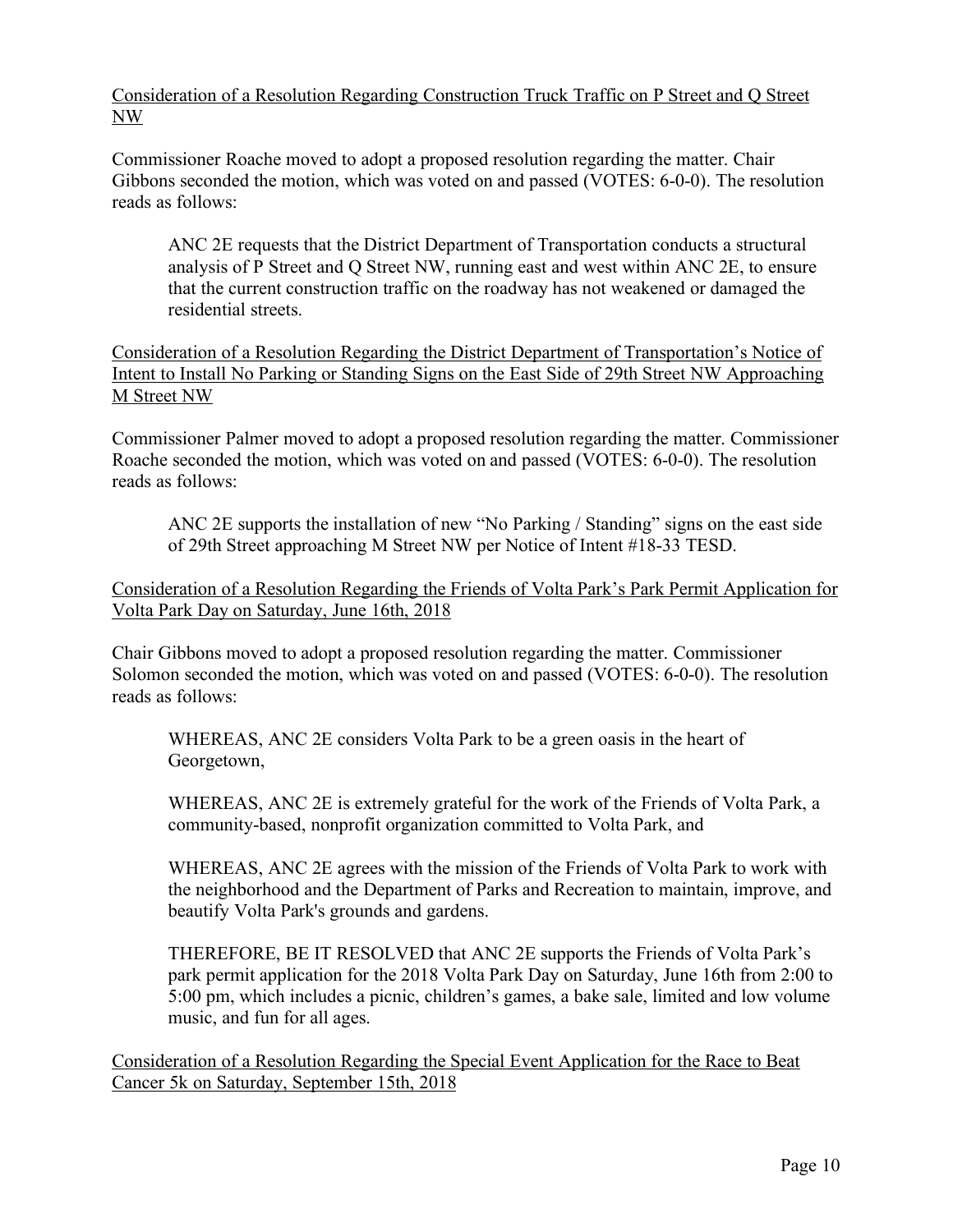Commissioner Palmer moved to adopt a proposed resolution regarding the matter. Chair Gibbons seconded the motion, which was voted on and passed (VOTES: 6-0-0). The resolution reads as follows:

ANC 2E supports the Race to Beat Cancer 5k on September 15th, 2018, provided that there will be no amplified noise prior to 7:00 am and that the race organizers reach out to residents along 29th Street NW to ensure that they are aware of road closures and other event plans.

Consideration of a Resolution Regarding the Office of Cable Television, Film, Music & Entertainment's ANC Notification Processes

Chair Gibbons moved to adopt a proposed resolution regarding the matter. Commissioner Murphy seconded the motion, which was voted on and passed (VOTES: 6-0-0). The resolution reads as follows:

WHEREAS, ANC 2E agrees that the Office of Cable Television, Film, Music & Entertainment (OCTFME) is beneficial to the community,

WHEREAS, ANC 2E believes that the services that OCTFME offers to local and out-ofstate filmmakers is vital,

WHEREAS, ANC 2E believes that the efficiency offered by OCTFME as a one-stopshop for film permits is admirable,

WHEREAS, ANC 2E has deep concerns about how OCTFME advertises its ability to provide permits to occupy public space for filming and related activities without any notification to the ANC,

WHEREAS, ANC 2E understands that OCTFME advertises these related activities to include permits for traffic or pedestrian management, temporary suspension of existing rush hour or residential parking restrictions, lane or street closures, mock firearms, explosives, flame bars, large tents over  $10'$  X  $10'$ , or any requests to alter streetlamps, fire hydrants, parking meters, or other street or traffic signage or signals, and

WHEREAS, ANC 2E understands that OCTFME advertises that these permits can usually be issued within five business days and can be obtained following five simple steps.

THEREFORE, BE IT RESOLVED that ANC 2E requests that the Office of Cable Television, Film, Music & Entertainment add direct ANC notification as a sixth step for the filmmaker permitting process, with the notification period beginning when the office seeks permits from any DC Government agency.

BE IT FURTHER RESOLVED that ANC 2E requests that the Office of Cable Television, Film, Music & Entertainment not consider a permit listing on the District Department of Transportation's Transportation Online Permitting System (TOPS) to serve as direct ANC notification.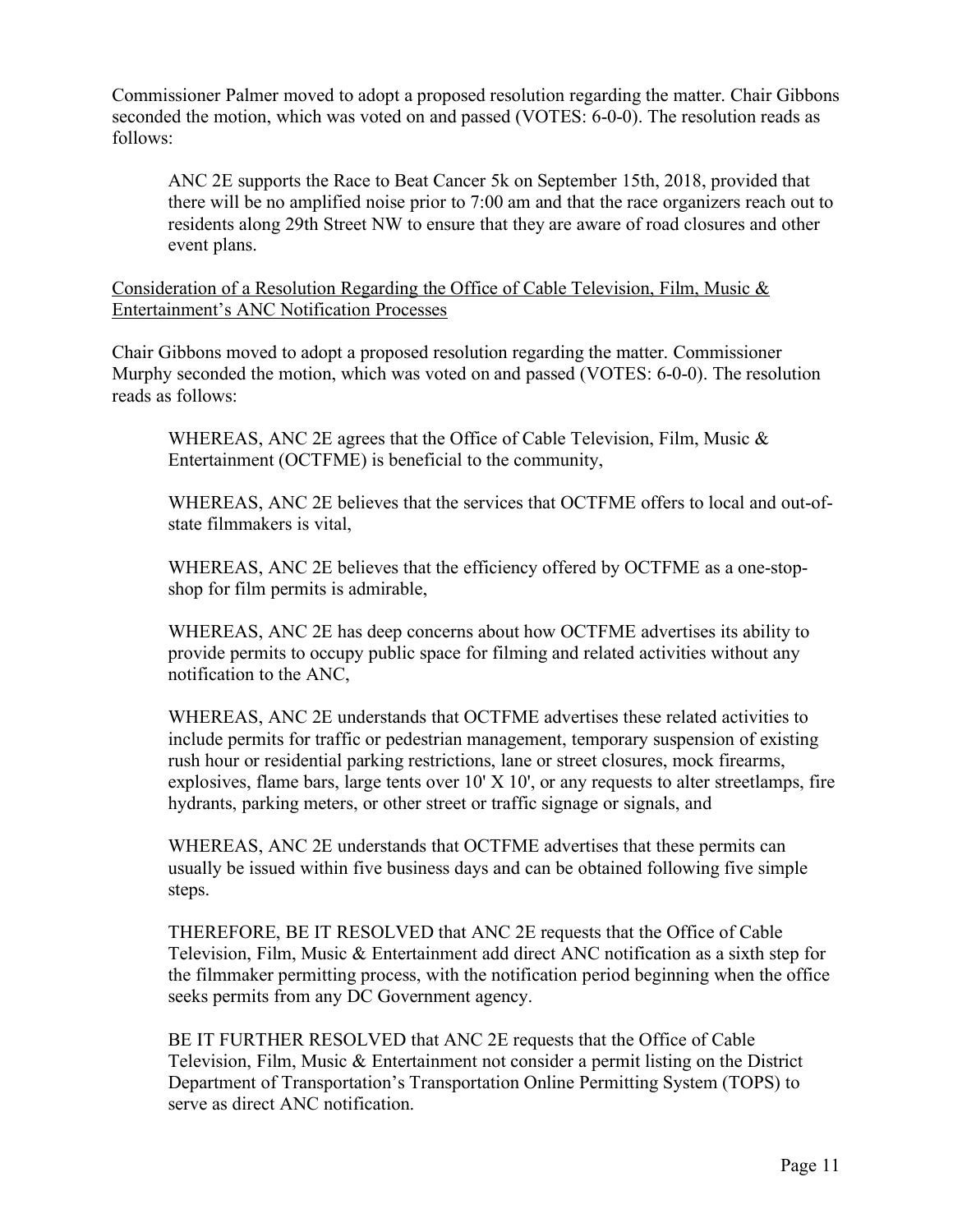BE IT FURTHER RESOLVED that ANC 2E requests that the Office of Cable Television, Film, Music & Entertainment Film also provide direct ANC notification when it has provided or obtained any filmmaker permits.

Consideration of a Resolution Requesting an Extension of the Board of Elections' Petition Period for ANC Commissioners

Chair Gibbons moved to adopt a proposed resolution regarding the matter. Commissioner Roache seconded the motion, which was voted on and passed (VOTES: 6-0-0). The resolution reads as follows:

WHEREAS, ANC 2E believes that the existing time period of July 9th through August 8th of 2018 for ANC candidates to pick up petitions and return the petitions with at least 25 signatures from registered voters in the candidates' single member districts is too short for new candidates and creates a high bar for these new candidates to run in the general election on November 6th,

WHEREAS, ANC 2E has been asked by other ANC Commissioners to support a new petition period of June 15th through August 8th,

WHEREAS, ANC 2E is not aware of any statutory or regulatory prohibition for moving forward the start date to June 15th, and

WHEREAS, ANC 2E finds that having the start date moved to June 15th would bring this date into harmony with the petition period for all other general election candidates.

THEREFORE, BE IT RESOLVED that ANC 2E requests that the DC Board of Elections change the petition period for ANC elections to June 15th through August 8th of 2018.

## **Alcoholic Beverage Control Board**

Simply Banh Mi – Application for a New Retailer's Class "C" Restaurant License at 1624 Wisconsin Avenue NW, Including a Request for a Stipulated License

Chair Gibbons moved to adopt a proposed resolution regarding the matter. Commissioner Solomon seconded the motion, which was voted on and passed (VOTES: 6-0-0). The resolution reads as follows:

WHEREAS, ANC 2E, the Citizens Association of Georgetown, and the owner of Simply Banh Mi have reached a settlement agreement regarding the establishment's application for a new Retailer's Class "C" Restaurant license at 1624 Wisconsin Avenue NW,

WHEREAS, ANC 2E understands that the nature of operation for the establishment will be a new restaurant serving Vietnamese cuisine with a total occupancy load of 24 and seating for 24, and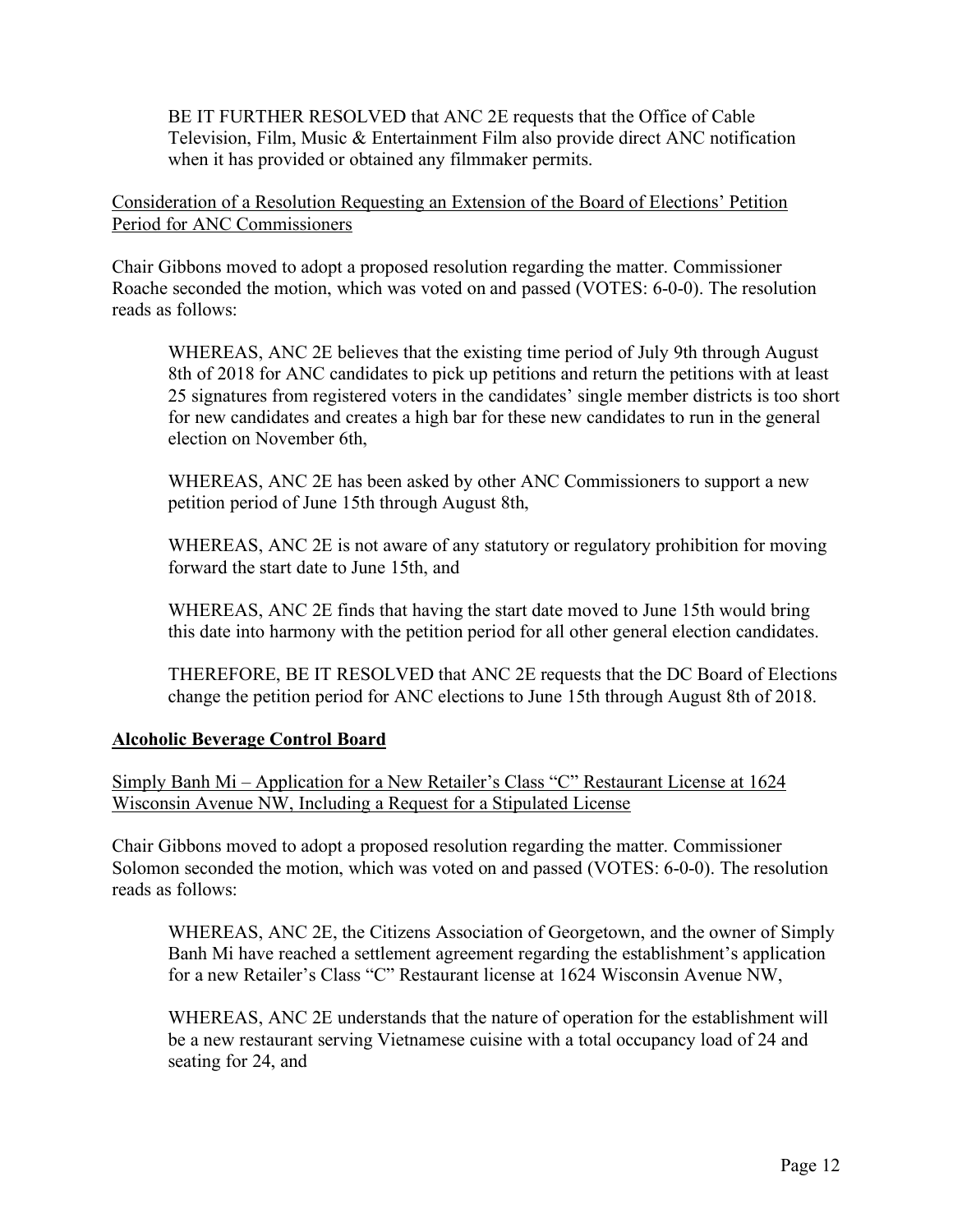WHEREAS, ANC 2E understands that the establishment's hours of operation and alcoholic beverage sales, service, and consumption will be Tuesday through Sunday, 11:00 am to 9:00 pm, and closed on Monday.

THEREFORE, BE IT RESOLVED that ANC 2E protests Simply Banh Mi's application for a new Retailer's Class "C" Restaurant license at 1624 Wisconsin Avenue NW based on adverse impact on the peace, order, and quiet of the neighborhood.

BE IT FURTHER RESOLVED that ANC 2E authorizes Chair Joe Gibbons to sign a settlement agreement with the establishment on behalf of the ANC.

BE IT FURTHER RESOLVED that ANC 2E will support the establishment's request for a stipulated license once the final settlement agreement has been approved by the Alcohol Beverage Control Board.

#### **Public Space Committee**

Public Space Application by MedStar Georgetown University Hospital for Streetscape Work at 3800 Reservoir Road NW

Commissioner Solomon moved to adopt a proposed resolution regarding the matter. Commissioner Murphy seconded the motion, which was voted on and passed (VOTES: 6-0-0). The resolution reads as follows:

ANC 2E supports MedStar Georgetown University Hospital's application to the Public Space Committee for improvements to the public space on Reservoir Road NW. The proposed improvements include a curb cut for access to the new improvements, a proposed wayfinding sign, a trash can, steps, sidewalk paving, landscaping, and new street trees.

ANC 2E believes that the plans are consistent with the previous proposals for the new surgical pavilion, including the Further Processing Application to the Zoning Commission and the approved concept and design development submissions to the Old Georgetown Board and the U.S. Commission of Fine Arts, which the ANC has previously supported. Accordingly, ANC 2E supports the hospital's Public Space Committee application for 3800 Reservoir Road NW.

## **Zoning**

Board of Zoning Adjustment Application by Compass Coffee for a Special Exception from the Use Requirements to Permit a Coffee/Prepared Foods Shop with More than 18 Seats at 1351 Wisconsin Avenue NW

Commissioner Murphy moved to adopt a proposed resolution regarding the matter. Chair Gibbons seconded the motion, which was voted on and passed (VOTES: 5-0-0). The resolution reads as follows: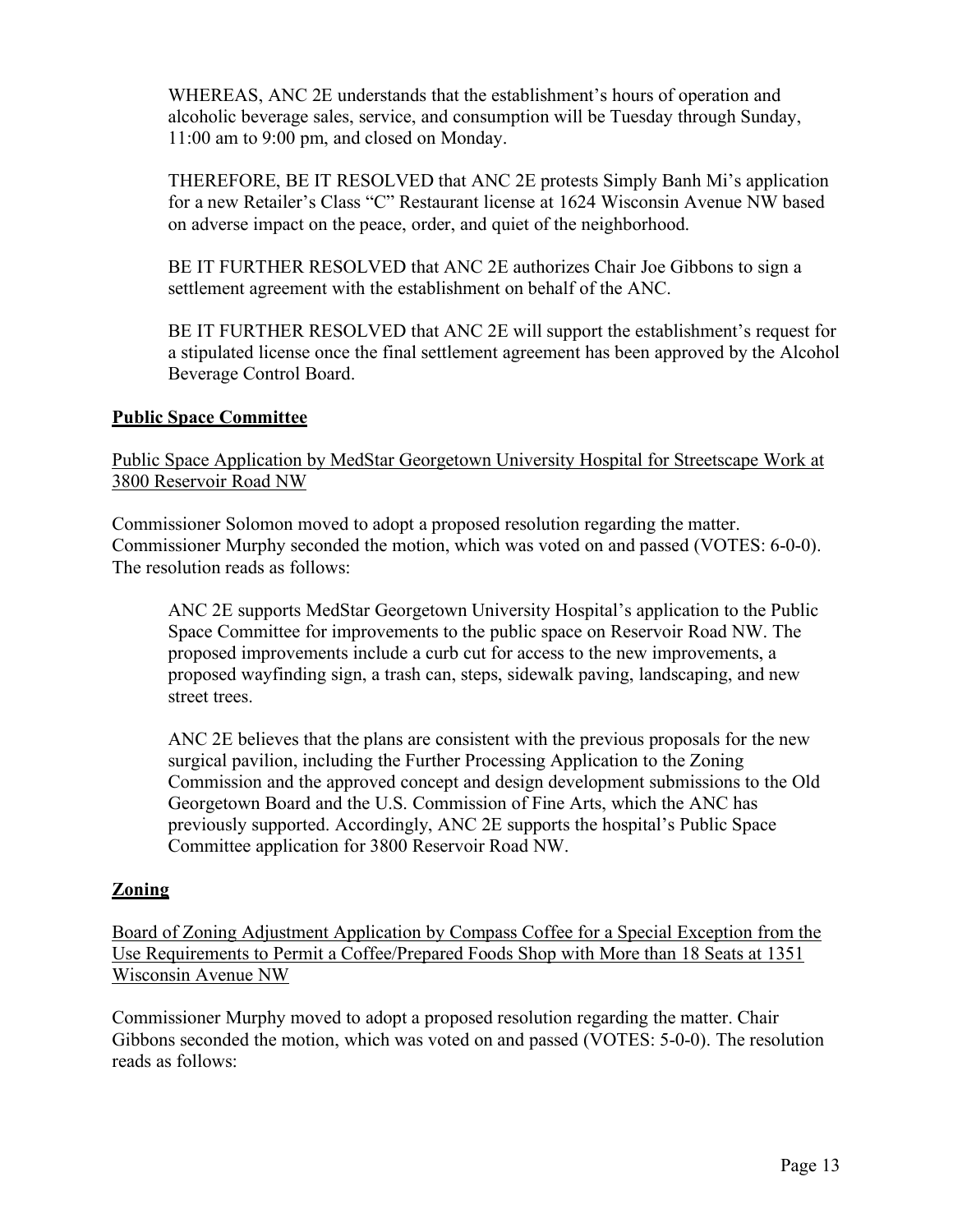Having considered the application by Compass Coffee for a special exception to permit a coffee shop with more than 18 seats at 1351 Wisconsin Avenue NW, it is hereby resolved that ANC 2E supports the application.

Board of Zoning Adjustment Application by the Calvin Coolidge Presidential Foundation for a Special Exception Under the Use Provisions and Variances from the Gross Floor Area Requirements to Permit the Use of an Existing Residential Building by a Nonprofit Organization at 3425 Prospect Street NW

Commissioner Murphy moved to adopt a proposed resolution regarding the matter. Chair Gibbons seconded the motion, which was voted on and passed (VOTES: 6-0-0). The resolution reads as follows:

Having considered the application by the Calvin Coolidge Presidential Foundation for a special exception under the use provisions and variances from the gross floor area requirements to permit the use of an existing residential building at 3425 Prospect Street NW by a nonprofit organization, as well as the representations made by the applicant at ANC 2E's public meeting on June 4th, 2018, it is hereby resolved that ANC 2E supports the application.

## **Old Georgetown Board**

## SMD 2E05 - TBD (HPA TBD) K Street From 27th Street to 30th Street, NW

Commissioner Palmer moved to adopt a proposed resolution regarding the matter. Commissioner Murphy seconded the motion, which was voted on and passed (VOTES: 4-2-0). The resolution reads as follows:

ANC 2E notes that the conditions upon entering Georgetown via K Street NW are currently dark, foreboding, and often unsafe. Furthermore, the ANC notes that the tenor of the neighborhood has changed significantly since the time that trains ran underneath the Whitehurst Freeway, with both significant numbers of residents populating the area and the growth in businesses along K Street and Water Street NW.

With this in mind, ANC 2E supports the Georgetown Gateway Project in this location and its nod to the industrial past of the neighborhood. In particular, the ANC appreciates the desire to plant trees to soften a hardscape and to add lights to improve safety for pedestrians and visually soften the aesthetic experience of entering Georgetown. The ANC also highly supports the addition of a crosswalk at a heavily traveled intersection.

ANC 2E supports the addition of lights underneath the Whitehurst Freeway but asks that the Old Georgetown Board provides feedback as to whether or not this is the right lighting plan and quality of light for the area. The ANC notes that residents would like to see more lighting added from 27th Street through 35th Street NW and would like to ensure that anything constructed via the Georgetown Gateway Project implementation will work for future approaches to lighting along the area.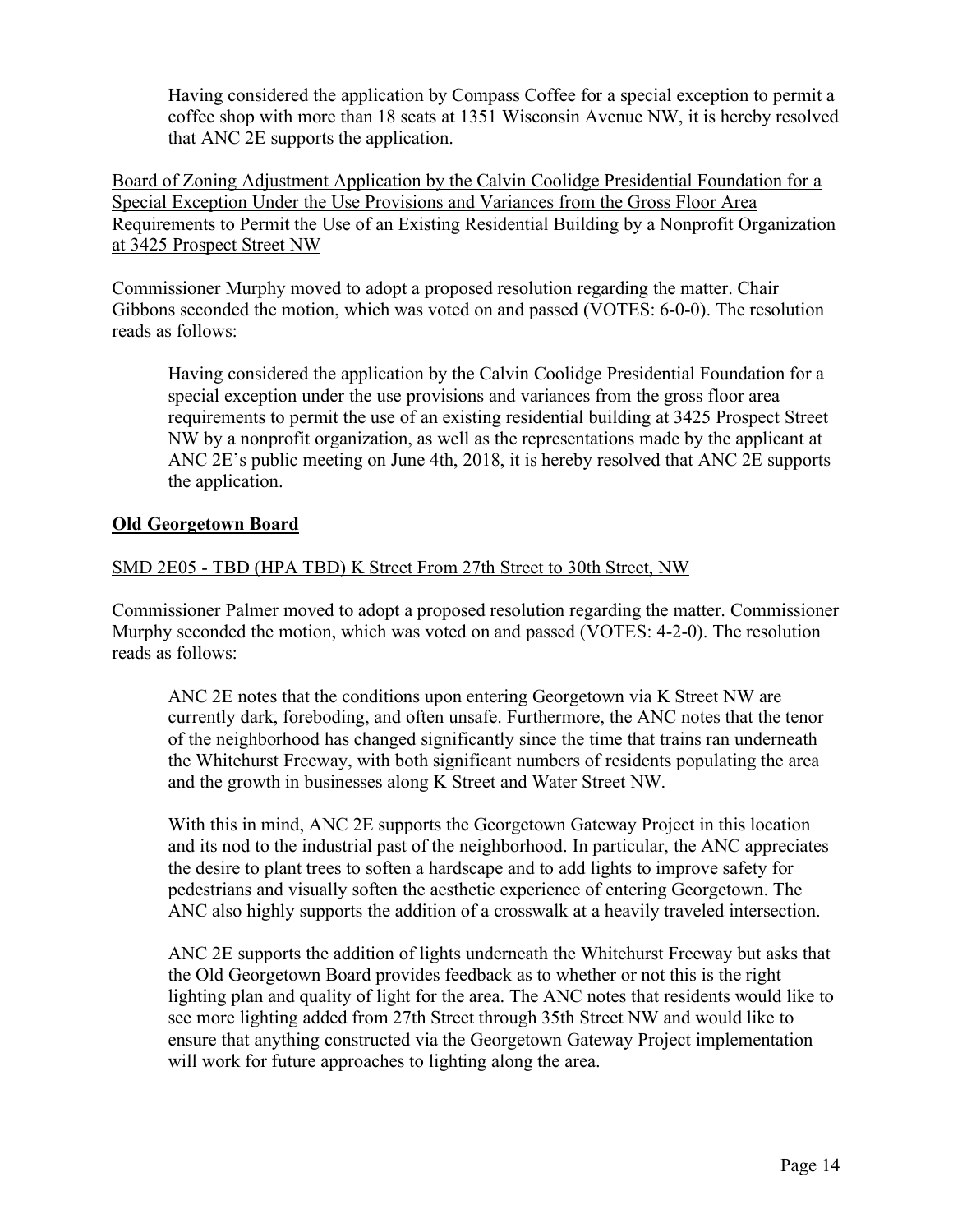## SMD 2E06 - TBD (HPA TBD) Traffic Island at M Street, Pennsylvania Avenue, and NPS Reservation 22

Commissioner Wilcox moved to adopt a proposed resolution regarding the matter. Chair Gibbons seconded the motion, which was voted on and did not pass (VOTES: 2-4-0).

*The Commission did not take any action regarding this matter.*

#### SMD 2E02 - OG 18-228 (HPA 18-418) 3405 Dent Place, NW

Chair Gibbons moved to adopt a proposed resolution regarding the matter. Commissioner Murphy seconded the motion, which was voted on and passed (VOTES: 5-0-0). The resolution reads as follows:

ANC 2E strongly objects to the concept design that was submitted to the Old Georgetown Board because the concept design destroys the essential form and integrity of the historic building. The ANC also believes that the proposal creates massing that is not in keeping with the historic neighborhood and removes valuable spacing between the neighborhood's townhouses.

ANC 2E is saddened that the applicant did not attend the ANC's meeting on June 4, 2018 as the ANC 2E02 Commissioner spent over an hour with the applicant at the site discussing possible changes to the project plans. The ANC strongly objects to the concept design.

#### SMD 2E03 - OG 18-225 (HPA 18-410) 3420 P Street, NW

Commissioner Murphy moved to adopt a proposed resolution regarding the matter. Commissioner Roache seconded the motion, which was voted on and passed (VOTES: 4-0-1). The resolution reads as follows:

ANC 2E supports this application.

## SMD 2E05 - OG 18-125 (HPA 18-231) 3602 Prospect Street, NW

Commissioner Palmer moved to adopt a proposed resolution regarding the matter. Chair Gibbons seconded the motion, which was voted on and passed (VOTES: 5-0-0). The resolution reads as follows:

ANC 2E recognizes that this home was built in or around 1950 but is nonetheless within the historic district. The ANC notes the following concerns for the Old Georgetown Board's review:

- 1. Whether or not this plan is permissible via the Board of Zoning Adjustment.
- 2. The back addition is visible from public space and the ANC asks the Old Georgetown Board to determine how this fits within the board's standards.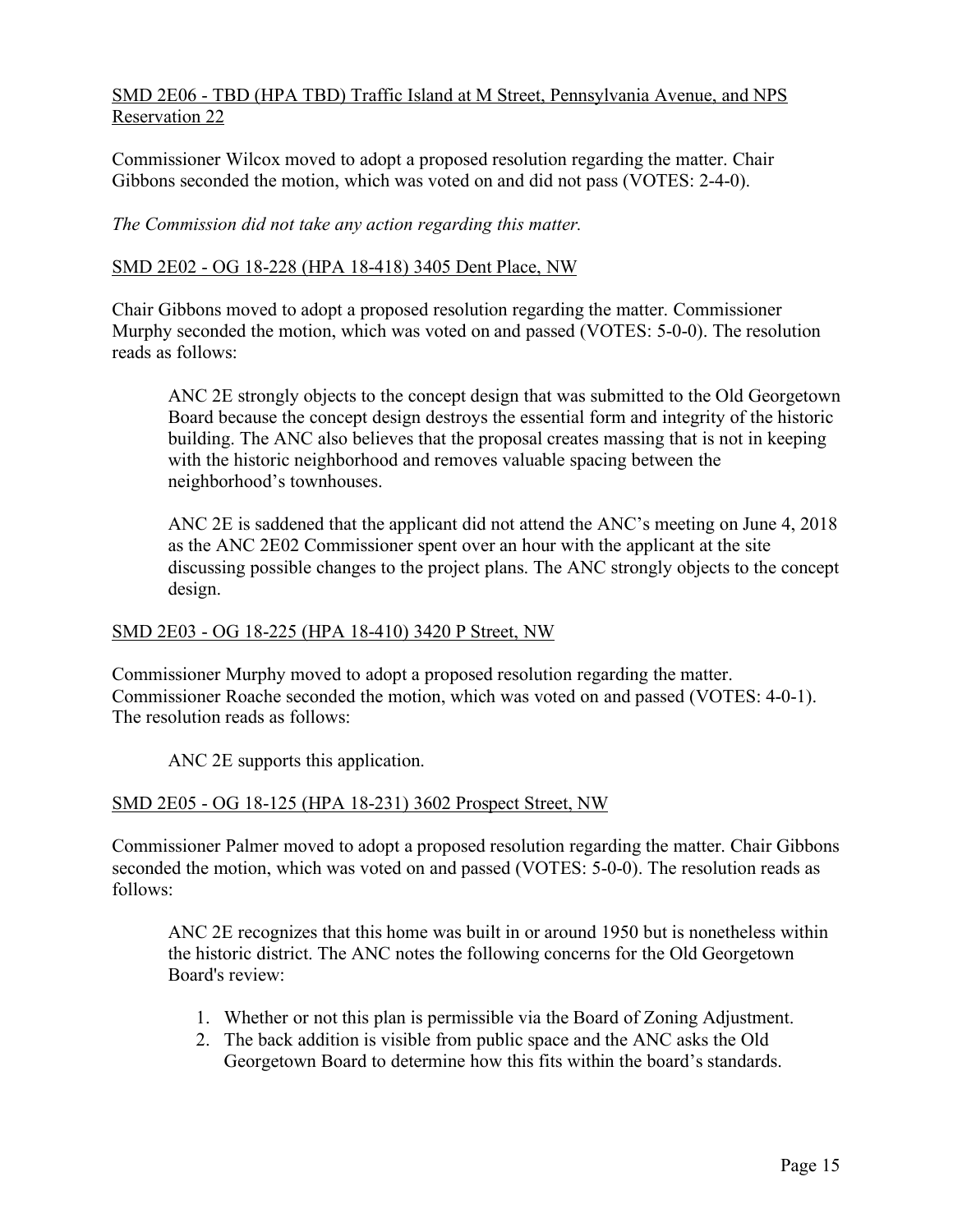3. The ANC notes the concerns of neighbors on both the east and west side of this home and wants to be sure that this addition will not adversely impact residents' ability to enjoy air and light in their homes.

## SMD 2E06 - OG 18-237 (HPA 18-422) 2928 P Street, NW

Commissioner Wilcox moved to adopt a proposed resolution regarding the matter. Commissioner Murphy seconded the motion, which was voted on and passed (VOTES: 5-0-0). The resolution reads as follows:

ANC 2E commends the applicant and its architect for engaging in extensive discussions with the ANC and the neighbor immediately to the east of this property to arrive at a mutually-agreeable design for a new conservatory and wall between the properties. The ANC strongly supports these aspects of the current proposal. If the Old Georgetown Board should decide that material changes should be made to these particular design elements, the ANC requests that this case be set for an additional conceptual design review in order to ensure that the changes are mutually agreeable to the applicant and to the adjacent neighbor, who is currently out of the country due to a previously-scheduled engagement.

ANC 2E acknowledges that both the Citizens Association of Georgetown and the adjacent neighbor immediately to the west of the subject property object to the enlargement of masonry openings on the second and third stories of the south elevation of the ell and possibly the introduction of a new fenestration light pattern. The ANC believes that the Old Georgetown Board should consider these objections, but it otherwise supports the current application.

# SMD 2E06 - OG 18-222 (HPA 18-407) 2715 Pennsylvania Avenue, NW

*The Commission did not take any action regarding this matter.*

# SMD 2E07 - OG 18-193 (HPA 18-349) 3032 Dent Place, NW

Commissioner Roache moved to adopt a proposed resolution regarding the matter. Chair Gibbons seconded the motion, which was voted on and passed (VOTES: 5-0-0). The resolution reads as follows:

ANC 2E appreciates the updates that the owners have made based on the Old Georgetown Board's recommendations and the feedback from the adjoining neighbors. The first proposed plan included a full extension that was 17 feet and 5 inches. The revised plan's full extension is 16 feet and 6 inches. However, the owners have increased the size of the deck from 7 feet and 5 inches to 10 feet. The proposed deck over the first story addition projects south beyond that of the adjacent deck. Additionally, the proposed deck appears to have an impact on the privacy of the adjoining neighbors' outside living space.

ANC 2E requests that consideration be made to parking inside of the property by moving the rear fence 2 feet north. It is a concern that if the fence goes to the edge of the property